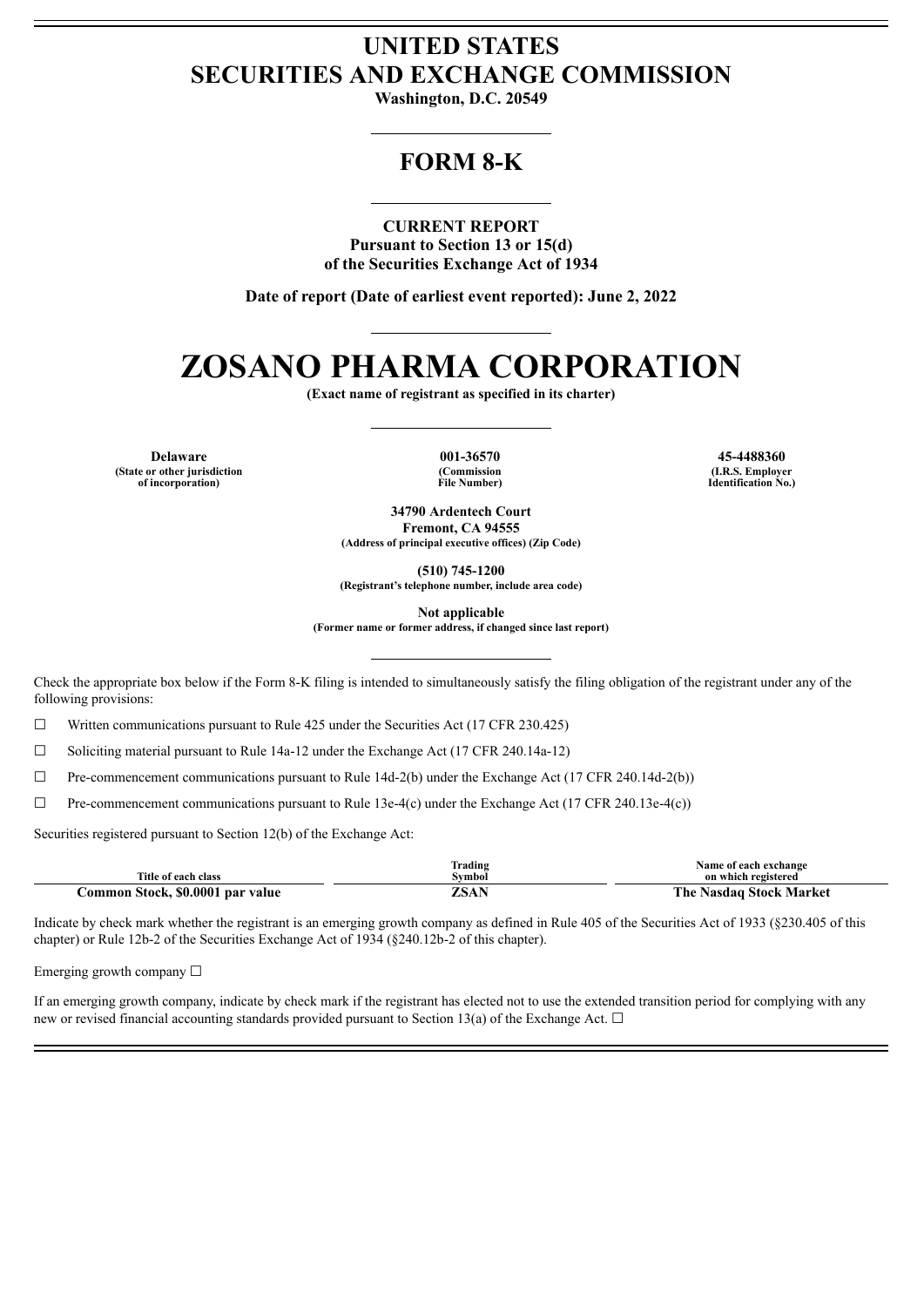#### Item 3.01 Notice of Delisting or Failure to Satisfy a Continued Listing Rule or Standard; Transfer of Listing.

On June 2, 2022, Zosano Pharma Corporation (the "Company") received written notice from The Nasdaq Stock Market LLC ("Nasdaq") indicating that as a result of the Company's June 1, 2022 filing for protection under Chapter 11 of the U.S. Bankruptcy Code (the "Filing"), a review of publicly available information and in accordance with Listing Rules 5101, 5110(b) and IM-5101-1, it determined that the Company's securities will be delisted from Nasdaq. Trading of the Company's common stock will be suspended at the opening of business on June 13, 2022, and a Form 25-NSE will be filed with the Securities and Exchange Commission, which will remove the Company's securities from listing and registration on The Nasdaq Stock Market.

Nasdaq's determination is based on the Filing and associated public interest concerns raised by it; concerns regarding the residual equity interest of the existing listed securities holders; and concerns about the Company's ability to sustain compliance with all requirements for continued listing on The Nasdaq Stock Market.

The Company may appeal Nasdaq's determination, pursuant to the procedures set forth in the Nasdaq Listing Rule 5800 Series for a fee of \$10,000 and no later than 4:00 p,m. Eastern Time on June 9, 2022. Even if the Company were to appeal Nasdaq's determination, there can be no assurance that Nasdaq would grant the Company's request for continued listing.